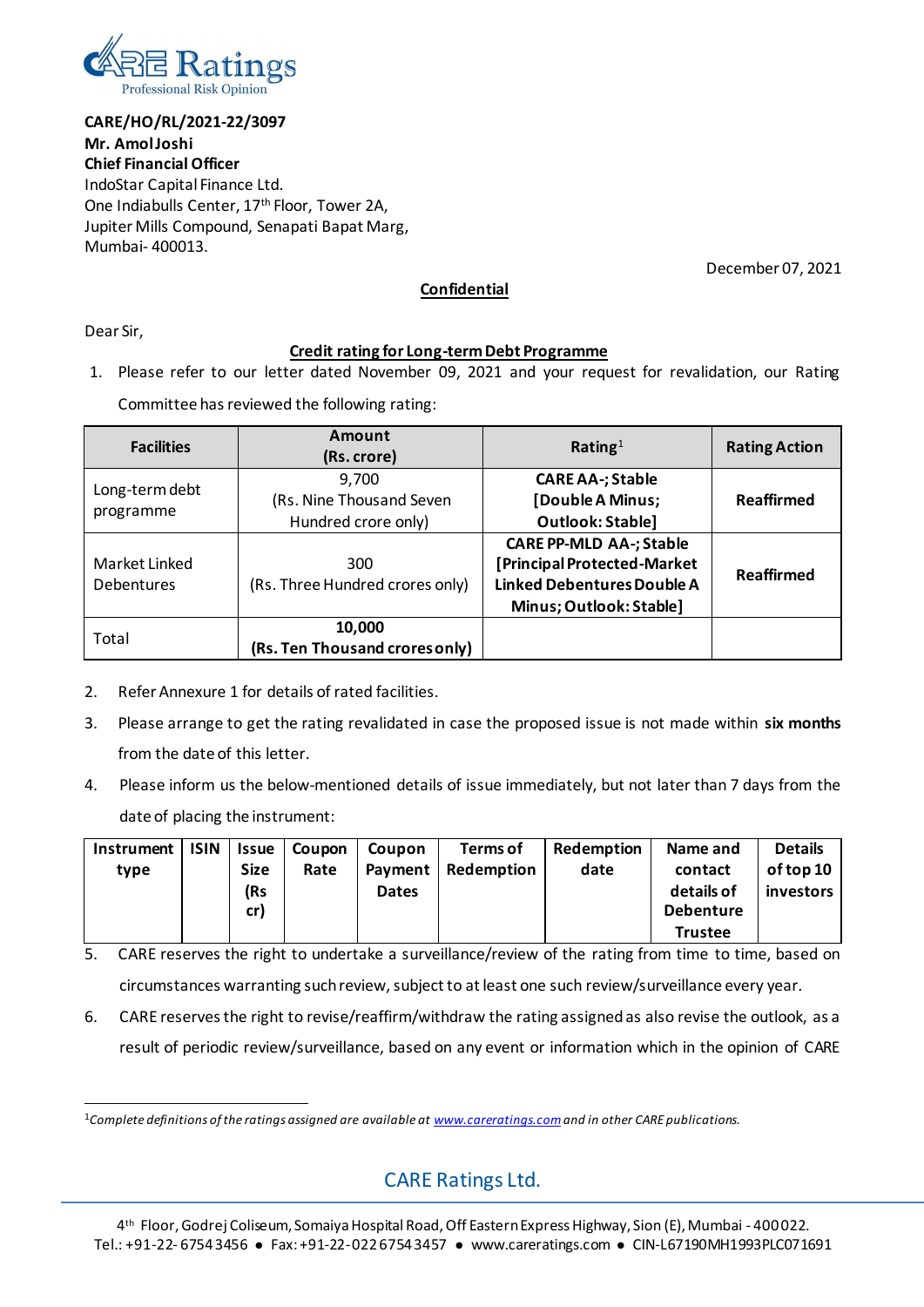

warrants such an action. In the event of failure on the part of the entity to furnish such information, material or clarifications as may be required by CARE so as to enable it to carry out continuous monitoring of the rating of the debt instruments, CARE shall carry out the review on the basis of best available information throughout the lifetime of such instruments. In such cases the credit rating symbol shall be accompanied by "ISSUER NOT COOPERATING". CARE shall also be entitled to publicize/disseminate all the afore-mentioned rating actions in any manner considered appropriate by it, without reference to you.

- 7. Our ratings do not factor in any rating related trigger clauses as per the terms of the facility/instrument, which may involve acceleration of payments in case of rating downgrades. However, if any such clauses are introduced and if triggered, the ratings may see volatility and sharp downgrades.
- 8. Users of this rating may kindly refer our website [www.careratings.com](http://www.careratings.com/) for latest update on the outstanding rating.
- 9. CARE ratings are **not**recommendations to buy, sell, or hold any securities.

If you need any clarification, you are welcome to approach us in this regard.

Thanking you,

Encl.: As above

Yours faithfully,

Sultino

**Umang Patil Himanshu Shethia** Lead Analyst Director [umang.patil@careratings.com](mailto:umang.patil@careratings.com) ethnology [himanshu.shethia@careratings.com](mailto:himanshu.shethia@careratings.com)

## **Disclaimer**

CARE's ratings are opinions on the likelihood of timely payment of the obligations under the rated instrument and are not recommendations to sanction, renew, disburse or recall the concerned bank facilities or to buy, sell or hold any security. CARE's ratings do not convey suitability or price for the investor. CARE's ratings do not constitute an audit on the rated entity. CARE has based its ratings/outlooks on information obtained from sources believed by it to be accurate and reliable. CARE does not, however, guarantee the accuracy, adequacy or completeness of any information and is not responsible for any errors or omissions or for the results obtained from the use of such information. Most entities whose bank facilities/instruments are rated by CARE have paid a credit rating fee, based on the amount and type of bank facilities/instruments. CARE or its subsidiaries/associates may also have other commercial transactions with the entity. In case of partnership/proprietary concerns, the rating /outlook assigned by CARE is, inter-alia, based on the capital deployed by the partners/proprietor and the financial strength of the firm at present. The rating/outlook may undergo change in case of withdrawal of capital or the unsecured loans brought in by the partners/proprietor in addition to the financial performance and other relevant factors. CARE is not responsible for any errors and states that it has no financial liability whatsoever to the users of CARE's rating.

Our ratings do not factor in any rating related trigger clauses as per the terms of the facility/instrument, which may involve acceleration of payments in case of rating downgrades. However, if any such clauses are introduced and if triggered, the ratings may see volatility and sharp downgrades.

# CARE Ratings Ltd.